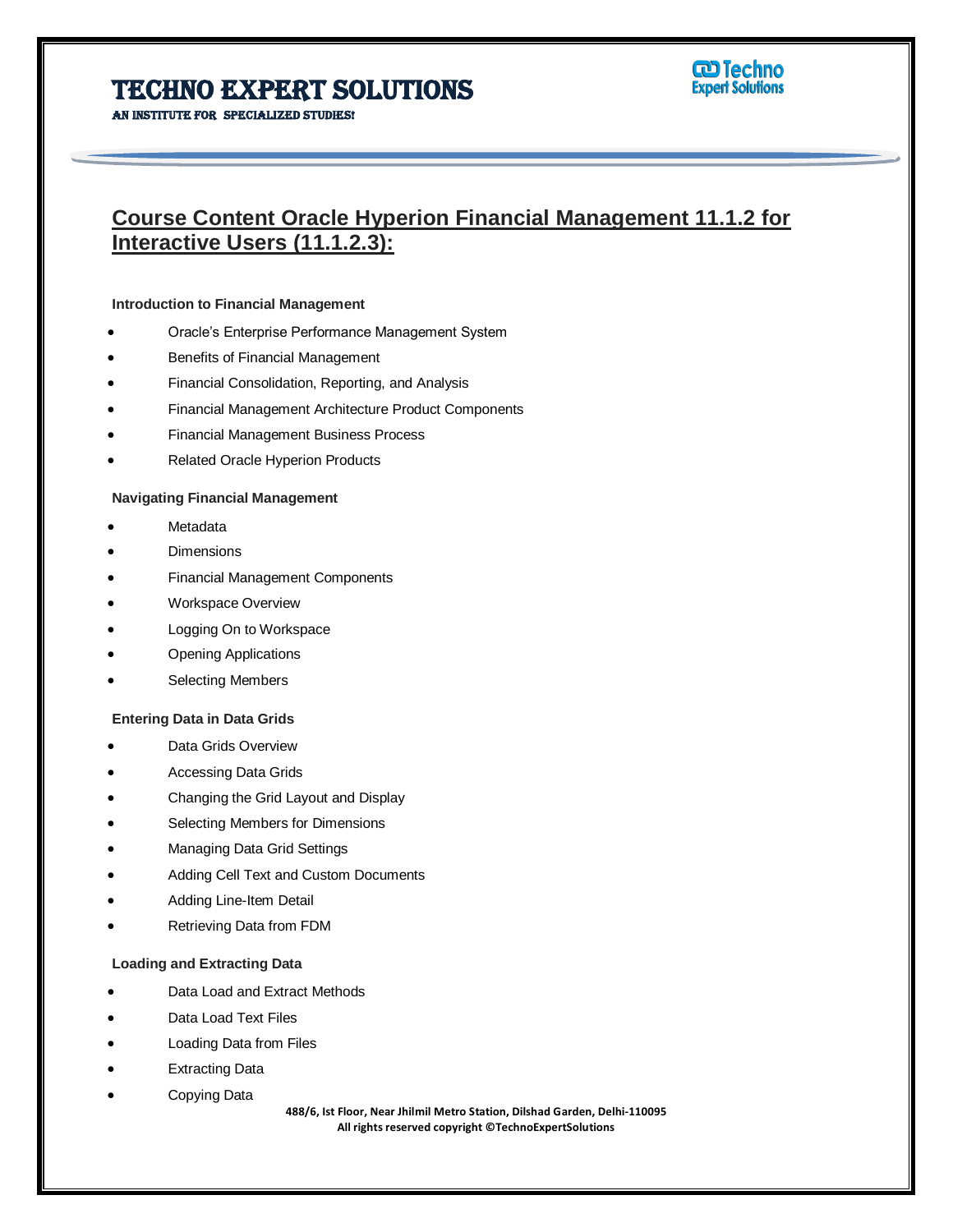An institute for specialized studies!



- Removing Data
- Transferring Data

## **Entering Data in Data Forms**

- About Data Forms
- Entering Data
- Calculating Data
- Adding Cell Text and Documents
- Adding and Viewing Line-Item Details
- Accessing Linked Forms
- Adding Members to Data Forms

## **Adjusting Data with Journals**

- Journals Overview
- Viewing Automated Consolidated Journals
- Creating Parent and Contribution Adjustments
- Opening and Closing Periods for Journal Entries
- Journal Creation Process
- Creating Journal Templates
- Setting the Point of View
- Creating Journals

#### **Processing and Reporting Journals**

- Journal Review Process Overview
- Managing Journals
- Viewing Journal Adjustments
- Creating, Previewing, Saving, and Printing Journal Reports
- Formatting Journal Reports with Oracle BI Publisher

### **Eliminating Intercompany Balances**

- Intercompany Transactions Overview
- Creating Intercompany Reports
- Formatting Intercompany Reports with Oracle BI Publisher
- Sending Email Alerts from an Intercompany Report

## **Running Consolidations**

Financial Management Business Process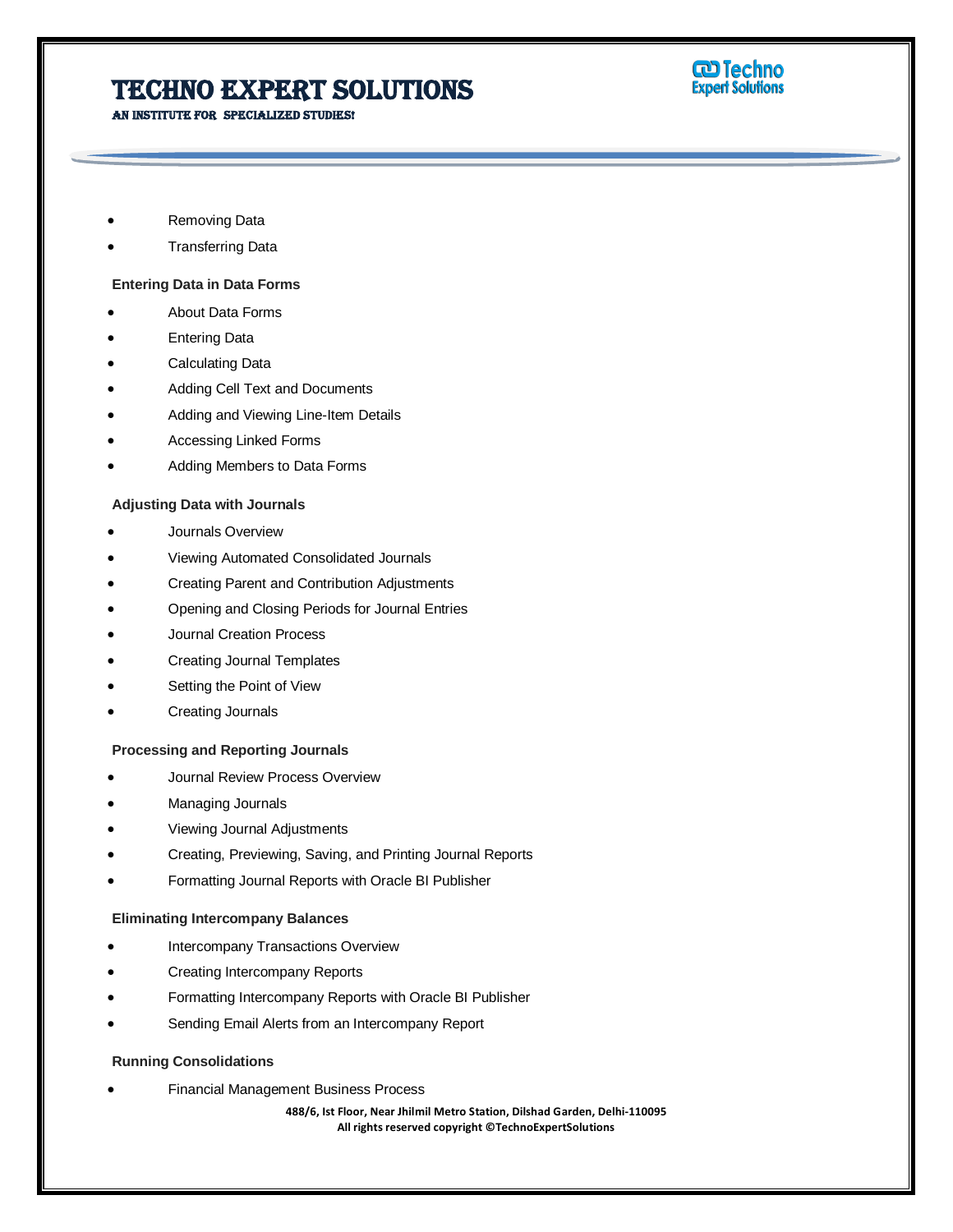An institute for specialized studies!

# **W** Techno<br>Expert Solutions

- Consolidation Overview
- Checking Calculation Status
- Translating Financial Data

# **Managing the Review Cycle with Process Management**

- Process Management Overview
- Viewing Process Unit Status
- About Validating Process Units
- Calculating and Consolidating Data
- Moving Process Units Through the Review Cycle
- Managing Process Unit States in Data Grids

# **Analyzing Data with Smart View**

- Smart View Overview
- Accessing the Smart View Ribbon
- Connecting to Data Sources
- Specifying Smart View Options
- Viewing and Analyzing Data Using Ad Hoc Analysis
- Opening Data Forms and Grids in Smart View
- Submitting and Calculating Data

# **Navigating Financial Reports in Workspace**

- Navigating Financial Reporting
- Setting Preferences
- Browsing the Repository
- Searching for Items
- Previewing Reports
- Changing the User Point of View

# **Navigating Financial Reporting Studio**

- Logging On to Reporting Studio
- Opening Reports
- Previewing and Printing Reports

# **Creating Basic Reports**

- Report Creation Overview
- Creating Reports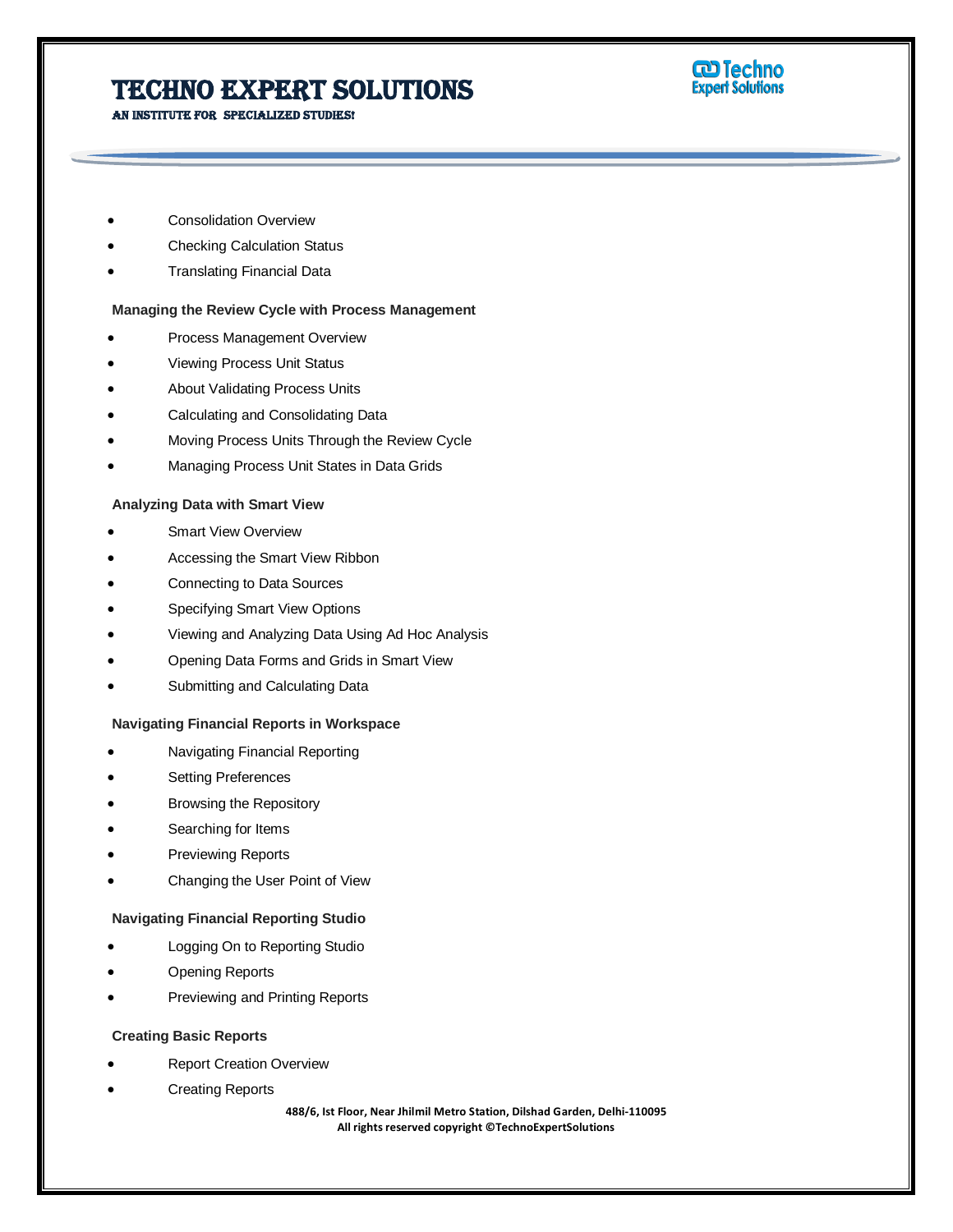**W** Techno<br>Expert Solutions

An institute for specialized studies!

- Selecting Members for Rows and Columns
- Setting the Point of Setting the Point of View
- Adding Rows or Columns
- Saving Reports

## **Formatting Cells and Grids**

- Formatting Cells
- Formatting Grids
- Suppressing Data
- Applying Conditional Formatting in Grids
- Setting Up Pages

# **Creating Report Objects**

- Report Objects Overvie
- Creating Text Boxes
- Adding Images
- Saving and Linking Report Objects
- Inserting Saved Report Objects
- Linked Object Properties
- Designing Headers and Footers

## **Adding Text Functions**

- Text Functions Overview
- Inserting Text Functions in Text Boxes
- Inserting Text Functions in Headings and Text Cells
- Creating Dynamic Values with the Current Keyword
- Displaying the Row and Column IDs
- Displaying Text Function Errors
- Displaying Text Function Errors
- Common Text Functions

# **Creating Books with Multiple Reports**

- Books Overview
- Previewing and Printing Books
- Changing the Book POV
- Importing Files into the Repository